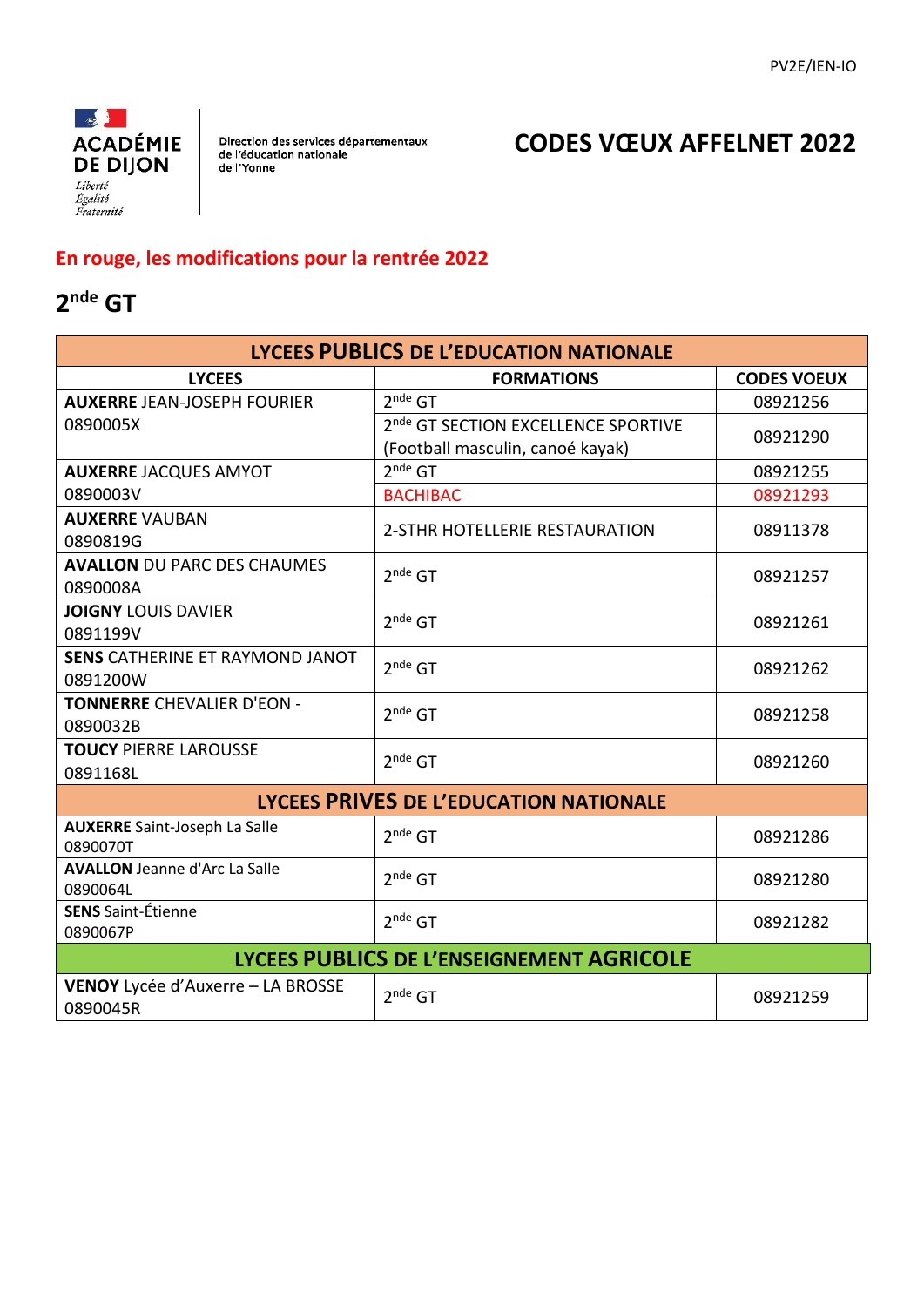| 2 <sup>de</sup> professionnelle<br><b>Famille de métiers :</b> | Vers la 1 <sup>re</sup> professionnelle :                                                                       |
|----------------------------------------------------------------|-----------------------------------------------------------------------------------------------------------------|
|                                                                | Aéronautique option systèmes                                                                                    |
| Métiers de l'aéronautique                                      | Aviation générale                                                                                               |
| Métiers de l'agencement, de la                                 | Etude et réalisation d'agencement                                                                               |
| menuiserie et de l'ameublement                                 | Technicien menuisier agenceur                                                                                   |
| Métiers de l'alimentation                                      | Boulanger-pâtissier                                                                                             |
| Métiers de la beauté et                                        | Esthétique cosmétique parfumerie                                                                                |
| du bien-être                                                   | Métiers de la coiffure                                                                                          |
|                                                                | Aménagement et finition du bâtiment                                                                             |
|                                                                | Interventions sur le patrimoine bâti, option A : Maçonnerie                                                     |
| Métiers de la construction                                     | Ouvrages du bâtiment : métallerie                                                                               |
| durable, du bâtiment et                                        | Technicien du bâtiment : organisation et réalisation du gros-                                                   |
| des travaux publics                                            | œuvre                                                                                                           |
|                                                                | Travaux publics                                                                                                 |
|                                                                | Technicien d'études du bâtiment, option A : Etudes et                                                           |
| Métiers des études et                                          | économie                                                                                                        |
| de la modélisation numérique du<br>bâtiment                    | Technicien d'études du bâtiment, option B : Assistant en<br>architecture                                        |
|                                                                | Technicien géomètre-topographe                                                                                  |
| Métiers de la gestion                                          | Assistance à la gestion des organisations et de leurs activités                                                 |
| administrative, du transport et                                | Logistique                                                                                                      |
| de la logistique                                               | Organisation de transport de marchandises                                                                       |
| Métiers de l'hôtellerie -                                      | Cuisine                                                                                                         |
| restauration                                                   | Commercialisation et services en restauration                                                                   |
|                                                                | Réalisations de produits imprimés et plurimédia,                                                                |
| Métiers des industries                                         | option A : productions graphiques                                                                               |
| graphiques et<br>de la communication                           | Réalisations de produits imprimés et plurimédia,                                                                |
|                                                                | option B : productions imprimées                                                                                |
|                                                                | Maintenance des matériels option A matériels agricoles                                                          |
|                                                                | Maintenance des matériels option B matériels de construction                                                    |
| Métiers de la maintenance des                                  | et manutention                                                                                                  |
| matériels et des véhicules                                     | Maintenance des matériels option C matériels d'espaces verts                                                    |
|                                                                | Maintenance des véhicules option A voitures particulières                                                       |
| Métiers du pilotage et de la                                   | Maintenance des systèmes de production connectés                                                                |
| maintenance d'installations                                    | Pilote de ligne de production                                                                                   |
| automatisées                                                   | Procédés de chimie, de l'eau et des papiers-cartons                                                             |
|                                                                | Technicien en chaudronnerie industrielle                                                                        |
|                                                                | Technicien en réalisation de produits mécaniques option                                                         |
| Métiers de la réalisation                                      | réalisation et suivi de productions                                                                             |
| d'ensembles mécaniques et                                      | Technicien en réalisation de produits mécaniques option                                                         |
| industriels                                                    | réalisation et maintenance des outillages                                                                       |
|                                                                |                                                                                                                 |
|                                                                | Technicien modeleur                                                                                             |
|                                                                | Métiers du commerce et de la vente, option A : Animation et<br>gestion de l'espace commercial                   |
| Métiers de la relation client                                  | Métiers du commerce et de la vente, option B : Prospection-<br>clientèle et valorisation de l'offre commerciale |
|                                                                |                                                                                                                 |
|                                                                | Métiers de l'accueil                                                                                            |
|                                                                | Métiers de l'électricité et de ses environnements connectés                                                     |
| Métiers<br>transitions<br>des<br>numérique et énergétique      | Systèmes numériques option A SSIHT                                                                              |
|                                                                | Systèmes numériques option B ARED                                                                               |
|                                                                | Systèmes numériques option C RISC                                                                               |
|                                                                | Technicien en installation des systèmes énergétiques et<br>climatiques                                          |
|                                                                | Technicien de maintenance des systèmes énergétiques et<br>climatiques                                           |
|                                                                | Technicien du froid et du conditionnement d'air                                                                 |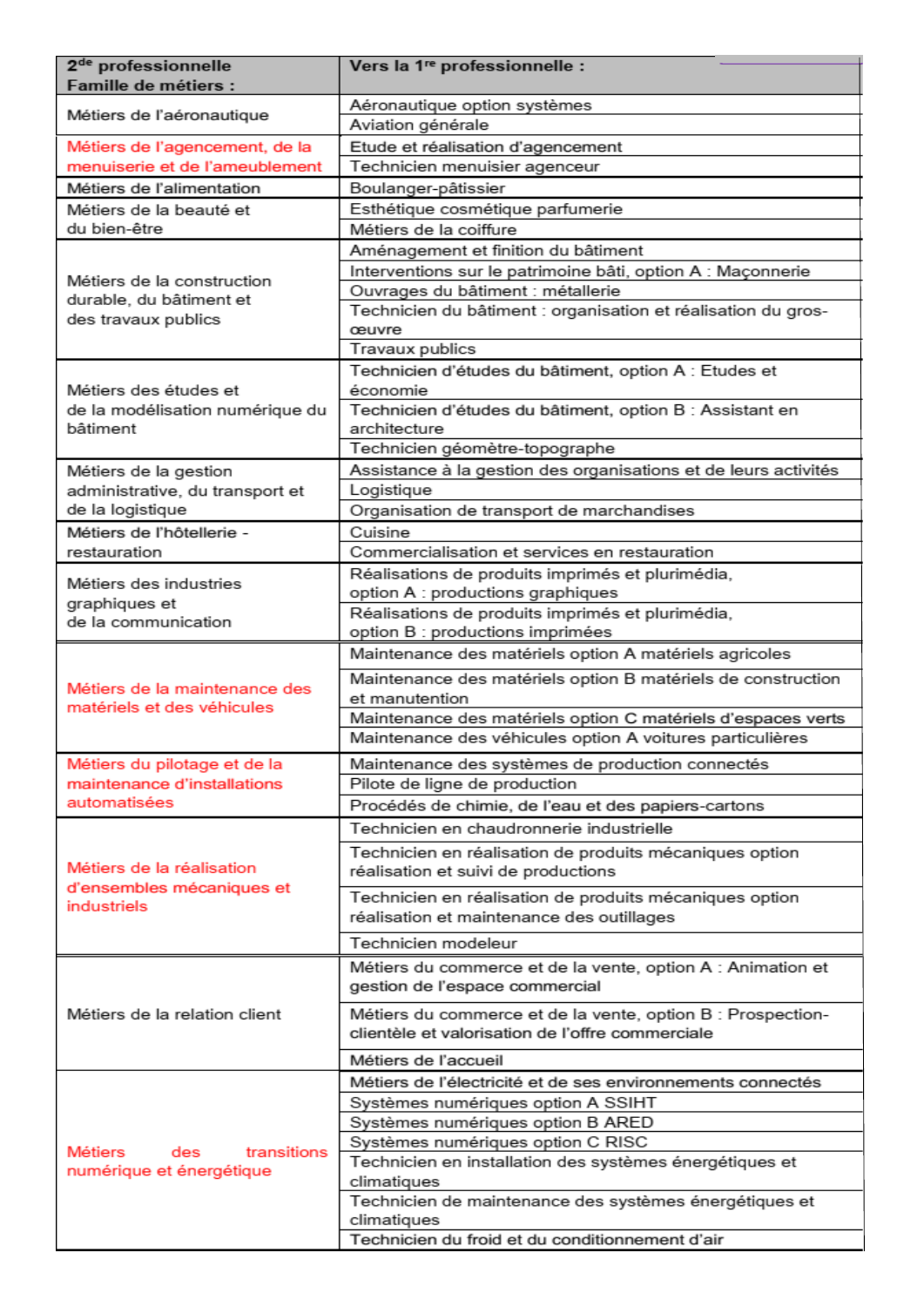### **2 nde professionnelle et 1ère année de CAP**

| LYCEES PUBLICS DE L'EDUCATION NATIONALE       |                                           |                    |  |
|-----------------------------------------------|-------------------------------------------|--------------------|--|
| <b>LYCEES</b>                                 | <b>FORMATIONS</b>                         | <b>CODES VOEUX</b> |  |
|                                               | 2NDPRO MET.REAL.ENS.MEC.IND.2NDE COMMUNE  | 08911117           |  |
|                                               | 2NDPRO MET.TRANSIT.NUMER.ENERG.2NDE COMM  | 08911119           |  |
|                                               | 2NDPRO MET.AGENC.MENUIS.AMEUB.2NDE COMM.  | 08911282           |  |
|                                               | 2NDPRO MET.PIL.MAINT.INST.AUTO.2NDE COMM  | 08911283           |  |
| <b>AUXERRE JEAN-JOSEPH</b>                    | 2NDPRO MET.ETUD.MODELIS.NUMER.2NDE COMM.  | 08911292           |  |
| <b>FOURIER 0890005X</b>                       | 1CAP2 PEINTRE APPLICATEUR REVETEMENTS     | 08911252           |  |
|                                               | <b>1CAP2 METALLIER</b>                    | 08911253           |  |
|                                               | 1CAP2 MONTEUR INSTALLATIONS SANITAIRES    | 08911254           |  |
|                                               | <b>1CAP2 ELECTRICIEN</b>                  | 08911382           |  |
|                                               | 2NDPRO ACC.SOINS-SERV.PERS. 2NDE COMMUNE  | 08911385           |  |
|                                               | 2NDPRO ANIMAT. ENFANCE& PERSONNES AGEES   | 08911386           |  |
|                                               | 2NDPRO MET.HOTEL.-RESTAUR. 2NDE COMMUNE   | 08911390           |  |
| <b>AUXERRE VAUBAN 0890819G</b>                | 1CAP2 CUISINE                             | 08911232           |  |
|                                               | 1CAP2 COMMER.SERV.HOTEL-CAFE-RESTAURANT   | 08911233           |  |
|                                               | 1CAP2 PROD.SERV.REST. (RAPID,COLL,CAFE)   | 08911251           |  |
|                                               | 1CAP2 ACCOMPAG. EDUCATIF PETITE ENFANCE   | 08911287           |  |
| <b>AUXERRE SAINT GERMAIN</b>                  | 2NDPRO MET.GEST.ADM., TRA.&LOG.2NDE COMM. | 08911297           |  |
| 0891159B                                      | 2NDPRO MET. RELATION CLIENT 2NDE COMMUNE  | 08911398           |  |
| <b>AVALLON PARC DES CHAUMES</b>               | 2NDPRO MET.PIL.MAINT.INST.AUTO.2NDE COMM  | 08911298           |  |
| 0890008A                                      | 2NDPRO MET. RELATION CLIENT 2NDE COMMUNE  | 08911300           |  |
|                                               | 2NDPRO MET.MAIN.MATER.VEHIC.2NDE COMMUNE  | 08911224           |  |
|                                               | 2NDPRO REPARATION DES CARROSSERIES        | 08911225           |  |
| <b>JOIGNY LOUIS DAVIER</b>                    | 2NDPRO MET.GEST.ADM., TRA.&LOG.2NDE COMM. | 08911304           |  |
| 0891199V                                      | 2NDPRO MET. RELATION CLIENT 2NDE COMMUNE  | 08911399           |  |
|                                               | 1CAP2 EQUIPIER POLYVALENT DU COMMERCE     | 08911231           |  |
|                                               | 1CAP2 REPARATION DES CARROSSERIES         | 08911248           |  |
|                                               | 1CAP2 MAINT.VEHIC.OPTA VOIT.PARTICUL.     | 08911249           |  |
|                                               | 1CAP2A MET. AGRI.PROD.VEGET.HORTICULTURE  | 08911288           |  |
| <b>JOIGNY EREA JULES VERNE</b><br>0891016W    | 1CAP2 ASS, TECH, MILIEUX FAMIL, COLLECT.  | 08911289           |  |
|                                               | 1CAP2 MACON                               | 08911290           |  |
|                                               | <b>1CAP2A JARDINIER PAYSAGISTE</b>        | 08911291           |  |
|                                               | 2NDPRO MET.REAL.ENS.MEC.IND.2NDE COMMUNE  | 08911218           |  |
|                                               | 2NDPRO MET.PIL.MAINT.INST.AUTO.2NDE COMM  | 08911285           |  |
|                                               | 2NDPRO MET.TRANSIT.NUMER.ENERG.2NDE COMM  | 08911286           |  |
| <b>SENS PIERRE ET MARIE CURIE</b><br>0890053Z | 2NDPRO PLASTIQUES ET COMPOSITES           | 08911309           |  |
|                                               | 2NDPRO MET.GEST.ADM., TRA.&LOG.2NDE COMM. | 08911311           |  |
|                                               | 2NDPRO MET. RELATION CLIENT 2NDE COMMUNE  | 08911312           |  |
|                                               | 1CAP2 EQUIPIER POLYVALENT DU COMMERCE     | 08911329           |  |
|                                               | 2NDPRO METIERS DE LA SECURITE             | 08911380           |  |
|                                               | 2NDPRO ACC.SOINS-SERV.PERS. 2NDE COMMUNE  | 08921267           |  |
| <b>TONNERRE CHEVALIER D'EON</b><br>0890032B   | 2NDPRO ACC.SOINS-SERV.PERS. 2NDE COMMUNE  | 08911384           |  |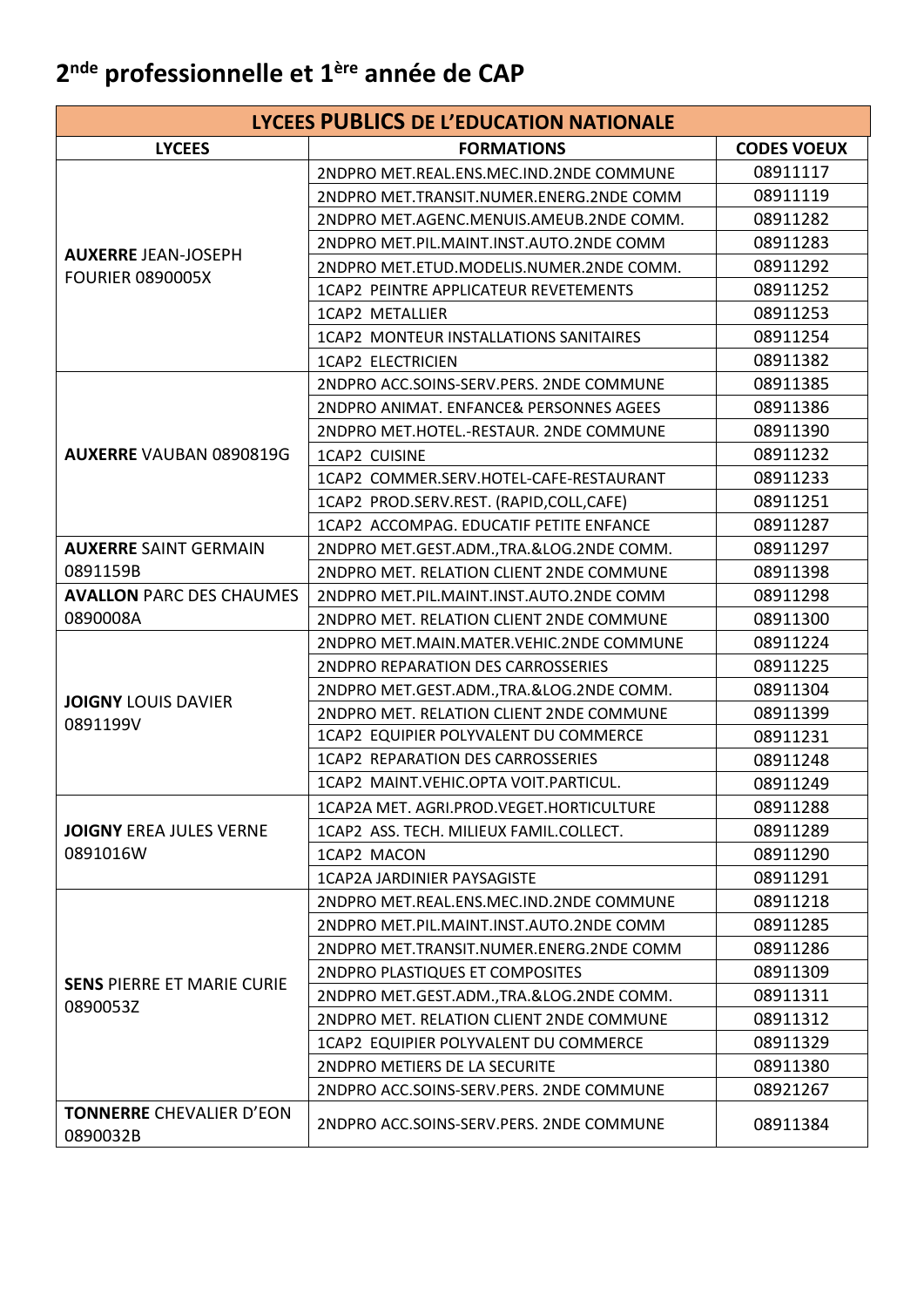| LYCEES PRIVES DE L'EDUCATION NATIONALE                  |                                                 |          |
|---------------------------------------------------------|-------------------------------------------------|----------|
| <b>AUXERRE SAINT JOSEPH</b>                             | 1CAP2 AGENT DE SECURITE                         | 08921287 |
| 0890070T                                                | 2NDPRO METIERS DE LA SECURITE                   | 08921288 |
| <b>AVALLON JEANNE D'ARC</b><br>0890064L                 | 2NDPRO MET. RELATION CLIENT 2NDE COMMUNE        | 08921281 |
| <b>JOIGNY SAINT JACQUES</b><br>0891223W                 | 2NDPRO MET.TRANSIT.NUMER.ENERG.2NDE COMM        | 08921289 |
| <b>SENS SAINT ETIENNE</b>                               | 1CAP2 PROD.SERV.REST. (RAPID,COLL,CAFE)         | 08921283 |
| 0890067P                                                | 1CAP2 COMMER.SERV.HOTEL-CAFE-RESTAURANT         | 08921284 |
|                                                         | 1CAP2 CUISINE                                   | 08921285 |
|                                                         | LYCEES PUBLICS DE L'ENSEIGNEMENT AGRICOLE       |          |
| <b>CHAMPS SUR YONNE</b>                                 | 2DPROA CONSEIL VENTE (TCVA)                     | 08911157 |
| <b>ALBERT SCHWEITZER</b>                                | 1CAP2A SERVICES AUX PERS VTE ESP RURAL (SAPVER) | 08911237 |
| 0890849P                                                | 2DPROA SERV PERS TERRIT (SAPAT)                 | 08911388 |
| VENOY Lycée d'Auxerre - LA                              | <b>2DPROA PRODUCTIONS</b>                       | 08911155 |
| <b>BROSSE 0890045R</b>                                  | 2DPROA NATURE JARDIN PAYSAGE FORET              | 08921268 |
| LYCEES PRIVES DE L'ENSEIGNEMENT AGRICOLE                |                                                 |          |
| <b>GRON MFR DU SENONAIS</b>                             | 2DPROA NATURE JARDIN PAYSAGE FORET              | 08921249 |
| 0891041Y                                                | <b>2DPROA PRODUCTIONS</b>                       | 08921250 |
| <b>SAINT DENIS LES SENS SAINTE</b>                      | 2DPROA SERV PERS TERRIT (SAPAT)                 | 08911394 |
| <b>COLOMBE 0891001E</b>                                 | 1CAP2A SERVICES AUX PERS VTE ESP RURAL (SAPVER) | 08911395 |
|                                                         | 2DPROA CONSEIL VENTE(TCVA)                      | 08921264 |
| <b>TOUCY MFR CHAMPEAUX</b>                              | 1CAP2A SERVICES AUX PERS VTE ESP RURAL (SAPVER) | 08921247 |
| 0891015V                                                | 2DPROA SERV PERS TERRIT (SAPAT)                 | 08921248 |
| <b>VILLEVALLIER MFR CENTRE</b><br><b>YONNE 0891277E</b> | <b>2DPROA PRODUCTIONS</b>                       | 08921254 |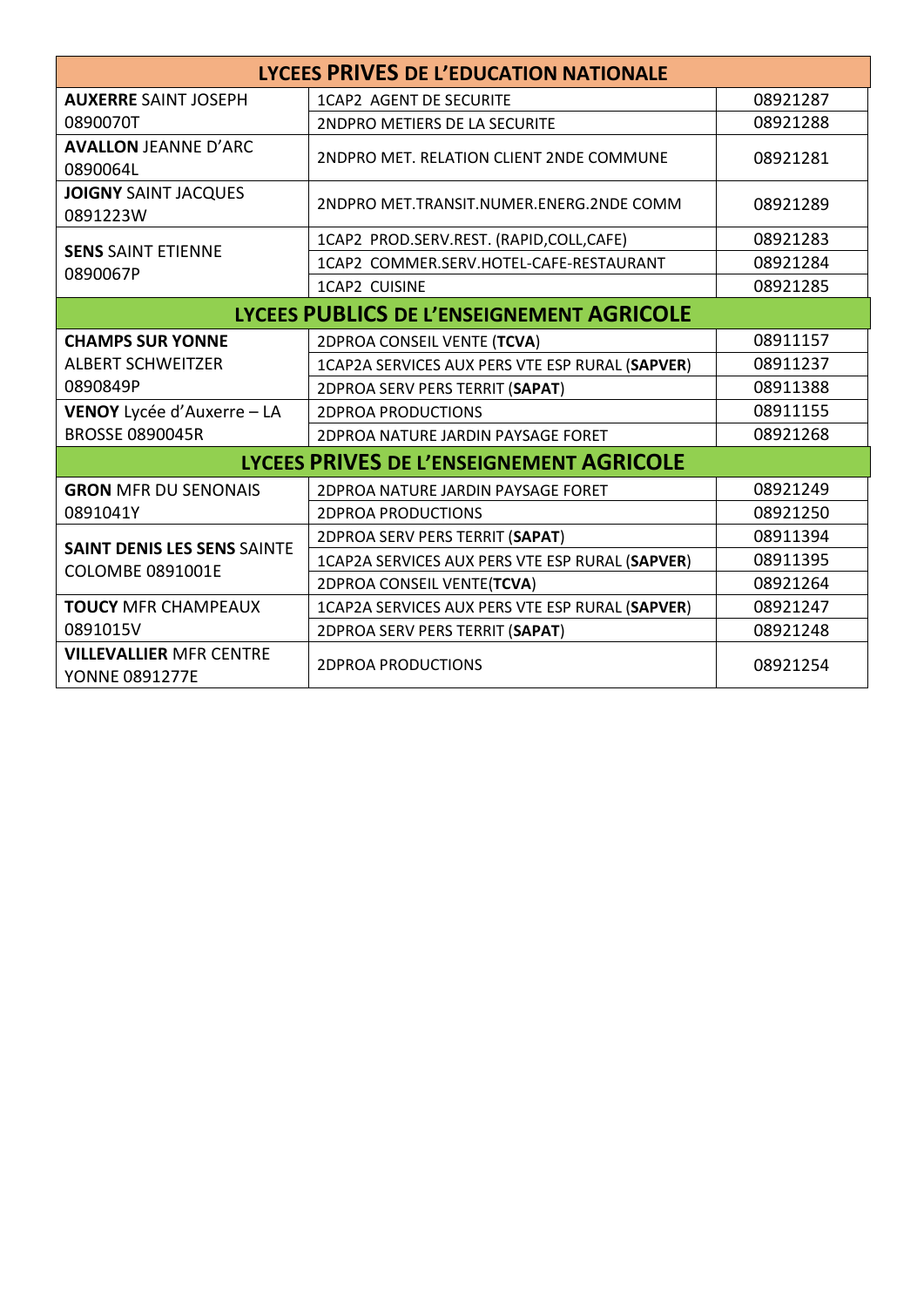# **APPRENTISSAGE (Vœux de recensement)**

| <b>ETABLISSEMENTS PUBLICS</b>                         |                                                   |                    |  |
|-------------------------------------------------------|---------------------------------------------------|--------------------|--|
| <b>LYCEES</b>                                         | <b>FORMATIONS</b>                                 | <b>CODES VOEUX</b> |  |
| <b>AUXERRE JEAN-JOSEPH</b><br><b>FOURIER 0890005X</b> | 1CAP2 PEINTRE APPLICATEUR REVETEMENTS             | APP11127           |  |
| <b>AUXERRE CEPECO</b><br>0890858Z                     | 1CAP2 METIERS DE LA COIFFURE (par correspondance) | APP11355           |  |
|                                                       | <b>ETABLISSEMENTS PRIVES</b>                      |                    |  |
|                                                       | <b>1CAP2 COUVREUR</b>                             | APP11135           |  |
|                                                       | 1CAP2 MACON                                       | APP11142           |  |
|                                                       | 1CAP2 MENUISIER FABRICANT                         | APP11178           |  |
|                                                       | 1CAP2 MENUISIER INSTALLATEUR                      | APP11182           |  |
| <b>AUXERRE Bâtiment CFA</b>                           | <b>1CAP2 ELECTRICIEN</b>                          | APP11238           |  |
| Bourgogne-Franche-Comté<br>site d'Auxerre 0890965R    | 1CAP2 MONTEUR INSTALLATIONS THERMIQUES            | APP11241           |  |
|                                                       | 1CAP2 MONTEUR INSTALLATIONS SANITAIRES            | APP11243           |  |
|                                                       | 1CAP2 METIERS PLATRE ET ISOLATION                 | APP11277           |  |
|                                                       | 1CAP2 CARRELEUR MOSAISTE                          | APP11278           |  |
|                                                       | <b>1CAP2 PEINTRE APPLICATEUR REVETEMENTS</b>      | APP11286           |  |
|                                                       | 1CAP2 CHARCUTIER-TRAITEUR                         | APP11131           |  |
|                                                       | <b>1CAP2 BOUCHER</b>                              | APP11146           |  |
|                                                       | <b>1CAP2 REPARATION DES CARROSSERIES</b>          | APP11148           |  |
|                                                       | <b>1CAP2 PEINTURE EN CARROSSERIE</b>              | APP11150           |  |
|                                                       | 1CAP2 BOULANGER                                   | APP11165           |  |
|                                                       | 1CAP2 MAINT.VEHIC.OPTA VOIT.PARTICUL.             | APP11171           |  |
|                                                       | 1CAP2 MAINT.VEHIC.OPTB VEHIC.TRANS.ROUT           | APP11172           |  |
| <b>AUXERRE CFA</b>                                    | 1CAP2 CUISINE                                     | APP11207           |  |
| Interprofessionnel de l'Yonne                         | 1CAP2 MAINT.MATERIELS OPT.A AGRICOLES             | APP11211           |  |
| 0890992V                                              | 1CAP2 MAINT.MATERIELS OPT.C ESP. VERTS            | APP11213           |  |
|                                                       | 1CAP2 COMMER.SERV.HOTEL-CAFE-RESTAURANT           | APP11226           |  |
|                                                       | 1CAP2 CREMIER-FROMAGER                            | APP11230           |  |
|                                                       | 1CAP2 ESTHETIQUE COSMETIQUE PARFUMERIE            | APP11249           |  |
|                                                       | 1CAP2 PATISSIER                                   | APP11267           |  |
|                                                       | 1CAP2 METIERS DE LA COIFFURE                      | APP11268           |  |
|                                                       | 1CAP2 EQUIPIER POLYVALENT DU COMMERCE             | APP11290           |  |
| <b>AUXERRE Pôle Formation 58-</b>                     | 2NDPRO TECH.CHAUDRONNERIE INDUSTRIELLE            | APP11232           |  |
| 89, site Nevers                                       | 2NDPRO MAINTENANCE SYST.PRODUC.CONNECTES          | APP11296           |  |
| 0891185E                                              | 2NDPRO TEC.REAL.PR.MEC.OP.REAL.SUIV.PRO.          | APP11297           |  |
|                                                       | 1CAP2 REAL.IND.CHAUD.SOUD. OP.A CHAUDR.           | APP11339           |  |
|                                                       | 1CAP2 REAL.IND.CHAUD.SOUD. OP.B SOUDAGE           | APP11340           |  |
| <b>AUXERRE CFA des</b>                                | 1CAP2 COUVREUR                                    | APP11132           |  |
| Compagnons du Devoir et du<br>Tour de France 0891251B | 1CAP2 MACON                                       | APP11138           |  |
| <b>JOIGNY</b> Ecole de coiffure-                      | 1CAP2 ESTHETIQUE COSMETIQUE PARFUMERIE            | APP11256           |  |
| esthétique Aurélie B.<br>0891319A                     | 1CAP2 METIERS DE LA COIFFURE                      | APP11276           |  |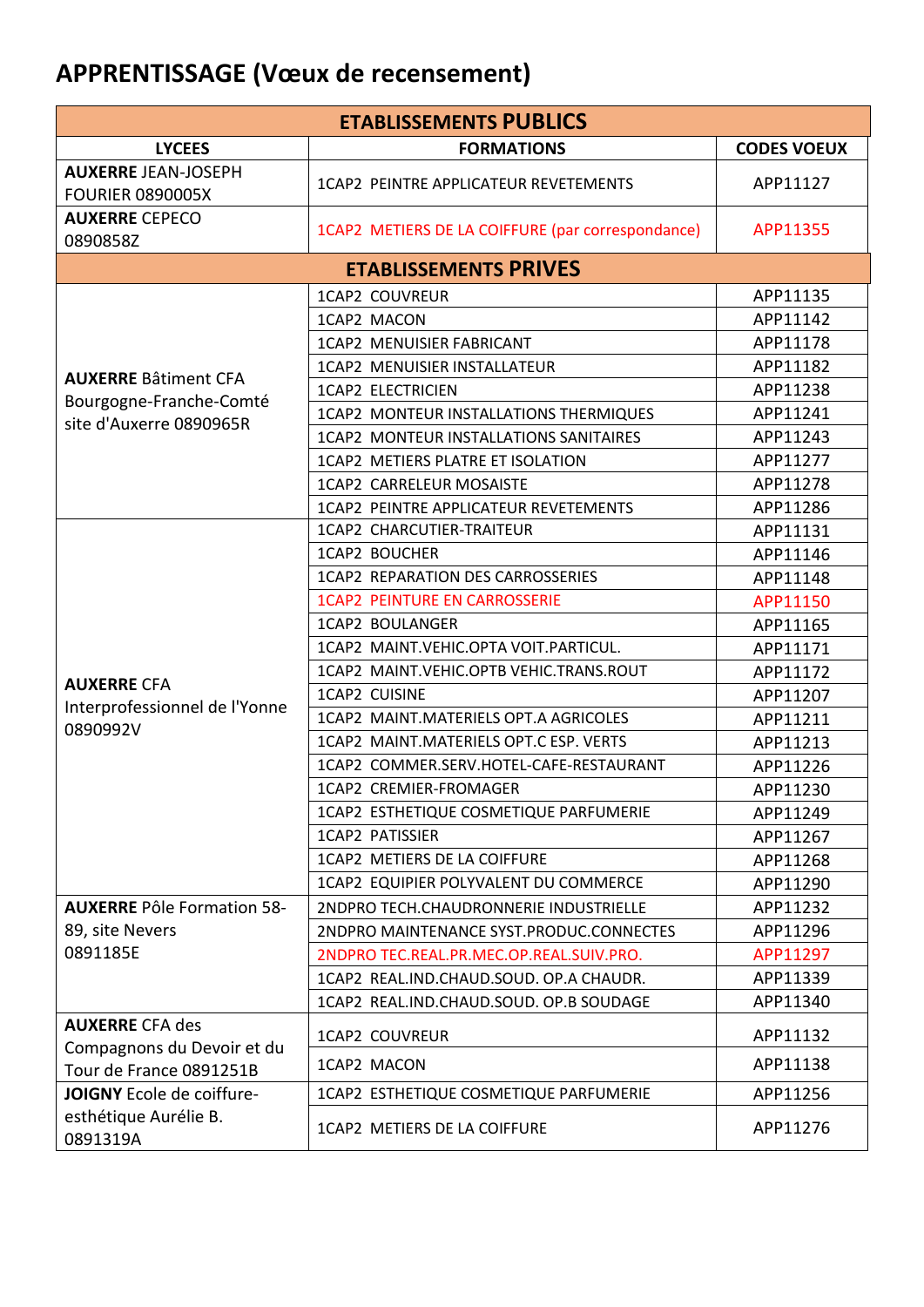| <b>ETABLISSEMENTS PUBLICS DE L'ENSEIGNEMENT AGRICOLE</b>    |                                                 |          |
|-------------------------------------------------------------|-------------------------------------------------|----------|
| <b>VENOY CFA Agricole des terres</b><br>de l'Yonne 0891132X | 2DPROA COND GEST ENTR HIPPIQUE                  | APP11161 |
|                                                             | 2DPROA AMENAGEMENTS PAYSAGERS                   | APP11262 |
|                                                             | 1CAP2A METIERS DE L'AGRICULTURE                 | APP11187 |
|                                                             | <b>1CAP2A JARDINIER PAYSAGISTE</b>              | APP11197 |
|                                                             | 1CAP2A PALEFRENIER SOIGNEUR                     | APP11216 |
| VENOY Lycée d'Auxerre - LA<br><b>BROSSE 0890045R</b>        | 1CAP2 CONSTR. ROUT. ET AMENAGT URB.             | APP11300 |
| <b>ETABLISSEMENTS PRIVES DE L'ENSEIGNEMENT AGRICOLE</b>     |                                                 |          |
| <b>GRON MFR DU SENONAIS</b><br>0891041Y                     | <b>2DPROA CONDUITE PRODUCTIONS HORTICOLES</b>   | APP11260 |
|                                                             | 2DPROA AMENAGEMENTS PAYSAGERS                   | APP11263 |
|                                                             | <b>1CAP2A JARDINIER PAYSAGISTE</b>              | APP11198 |
| <b>TOUCY MFR CHAMPEAUX</b>                                  | 2DPROA SERV PERS TERRIT (SAPAT)                 | APP11160 |
| 0891015V                                                    | 1CAP2A SERVICES AUX PERS VTE ESP RURAL (SAPVER) | APP11203 |
| <b>VILLEVALLIER MFR CENTRE</b><br><b>YONNE 0891277E</b>     | 1CAP2A METIERS DE L'AGRICULTURE                 | APP11315 |
|                                                             | 1CAP2 CUISINE                                   | APP11316 |
|                                                             | 2DPROA CONDUITE GESTION ENTREPRISE AGRICOLE     | APP11317 |
|                                                             | 1CAP2 PROD.SERV.REST. (RAPID,COLL,CAFE)         | APP11318 |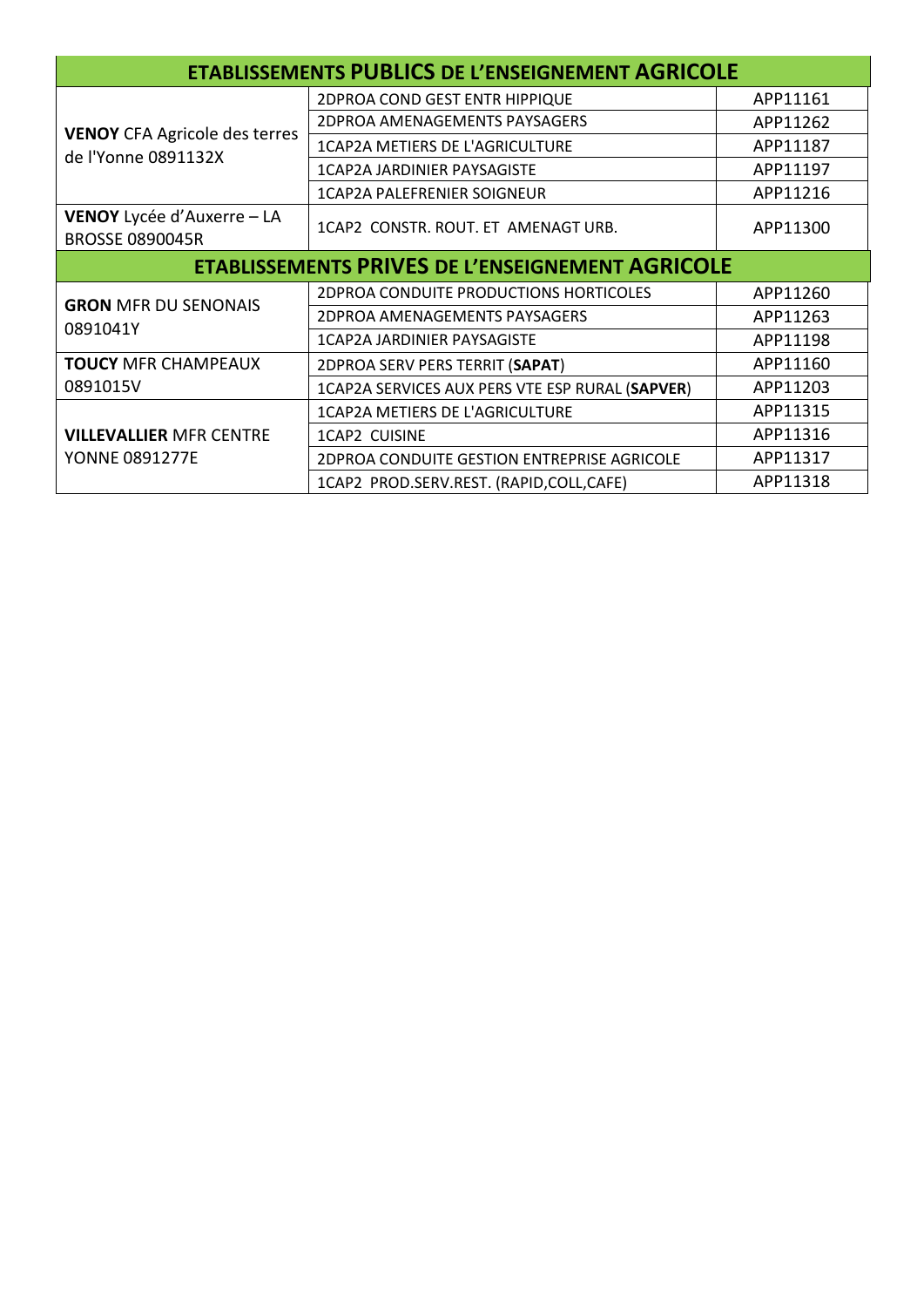# 1ère TECHNOLOGIQUE

| LYCEES PUBLICS DE L'EDUCATION NATIONALE                        |                                           |                    |  |
|----------------------------------------------------------------|-------------------------------------------|--------------------|--|
| <b>LYCEES</b>                                                  | <b>FORMATIONS</b>                         | <b>CODES VOEUX</b> |  |
| <b>AUXERRE JEAN-JOSEPH</b>                                     | 1-STMG SC. & TECHNO. MANAGEMENT GESTION   | 08921149           |  |
|                                                                | 1-ST2S SC. & TECHNO. SANTE & SOCIAL       | 08921151           |  |
| <b>FOURIER</b><br>0890005X                                     | 1-STI2D SC. & TECHNO.IND.DEVELOPP.DURABLE | 08921164           |  |
|                                                                | 1-STL SC. PHYS. CHIM. EN LABORATOIRE      | 08921203           |  |
| <b>AUXERRE VAUBAN</b><br>0890819G                              | 1-STHR SC.&TEC. HOTELLER.RESTAURAT.       | 08921202           |  |
| <b>AVALLON PARC DES CHAUMES</b><br>0890008A                    | 1-STMG SC. & TECHNO. MANAGEMENT GESTION   | 08921169           |  |
| <b>JOIGNY LOUIS DAVIER</b>                                     | 1-STMG SC. & TECHNO. MANAGEMENT GESTION   | 08921162           |  |
| 0891199V                                                       | 1-STI2D SC. & TECHNO.IND.DEVELOPP.DURABLE | 08921165           |  |
| <b>SENS CATHERINE ET</b><br>RAYMOND JANOT<br>0891200W          | 1-ST2S SC. & TECHNO. SANTE & SOCIAL       | 08921146           |  |
|                                                                | 1-STMG SC. & TECHNO. MANAGEMENT GESTION   | 08921147           |  |
|                                                                | 1-STI2D SC. & TECHNO.IND.DEVELOPP.DURABLE | 08921166           |  |
|                                                                | 1-STL BIOCHIMIE-BIOLOGIE-BIOTECHNOLOGIE   | 08921167           |  |
| <b>TOUCY PIERRE LAROUSSE</b><br>0891168L                       | 1-STMG SC. & TECHNO. MANAGEMENT GESTION   | 08921155           |  |
| <b>ETABLISSEMENTS PUBLICS DE L'ENSEIGNEMENT AGRICOLE</b>       |                                           |                    |  |
| <b>VENOY</b> Lycée d'Auxerre – LA<br><b>BROSSE</b><br>0890045R | <b>1-STAV AMENAGEMENT</b>                 | 08921199           |  |
|                                                                | <b>1-STAV PRODUCTION</b>                  | 08921200           |  |

## 1ère PROFESSIONNELLE

| LYCEES PUBLICS DE L'EDUCATION NATIONALE  |                                                    |                    |
|------------------------------------------|----------------------------------------------------|--------------------|
| <b>LYCEES</b>                            | <b>FORMATIONS</b>                                  | <b>CODES VOEUX</b> |
|                                          | 1ERPRO AMENAGEMENT FINITION BATIMENT               | 08921170           |
|                                          | 1ERPRO METIERS ELECT. ENVIRON. CONNECTES           | 08921171           |
| <b>AUXERRE JEAN-JOSEPH</b>               | 1ERPRO MAINTENANCE SYST.PRODUC.CONNECTES           | 08921172           |
| <b>FOURIER</b>                           | 1ERPRO TECHN. ETUDES BAT.A ETUDES & ECO.           | 08921178           |
| 0890005X                                 | 1ERPRO TECHN. ETUDES BAT B ASSIST.ARCHI.           | 08921179           |
|                                          | 1ERPRO TEC.REAL.PR.MEC.OP.REAL.SUIV.PRO.           | 08921181           |
|                                          | 1ERPRO INSTAL.CHAUF.CLIMAT.ENERG.RENOUV.           | 08921182           |
|                                          | 1ERPRO TECHNICIEN MENUISIER AGENCEUR               | 08921183           |
| <b>AUXERRE SAINT GERMAIN</b><br>0891159B | 1ERPRO MET.COM.VEN.OP.A ANI.GES.ESP.COM.           | 08921156           |
|                                          | 1ERPRO ASSISTANC.GEST.ORGANIS.ACTIVITES            | 08921158           |
|                                          | 1ERPRO MET.COM.VEN.OP.B PR.CL.VA.OF.COM.           | 08921159           |
| <b>AUXERRE VAUBAN</b>                    | <b>1ERPRO CUISINE</b>                              | 08921194           |
| 0890819G                                 | 1ERPRO ACC.SOINS-S.PERS. OPT.EN STRUCTUR           | 08921196           |
|                                          | 1ERPRO COMMERC. SERVICES EN RESTAURATION           | 08921197           |
|                                          | <b>1ERPRO ANIMAT. ENFANCE&amp; PERSONNES AGEES</b> | 08921198           |
| <b>AVALLON PARC DES CHAUMES</b>          | 1ERPRO MAINTENANCE SYST PRODUC CONNECTES           | 08921121           |
| 0890008A                                 | 1ERPRO MET.COM.VEN.OP.A ANI.GES.ESP.COM.           | 08921186           |